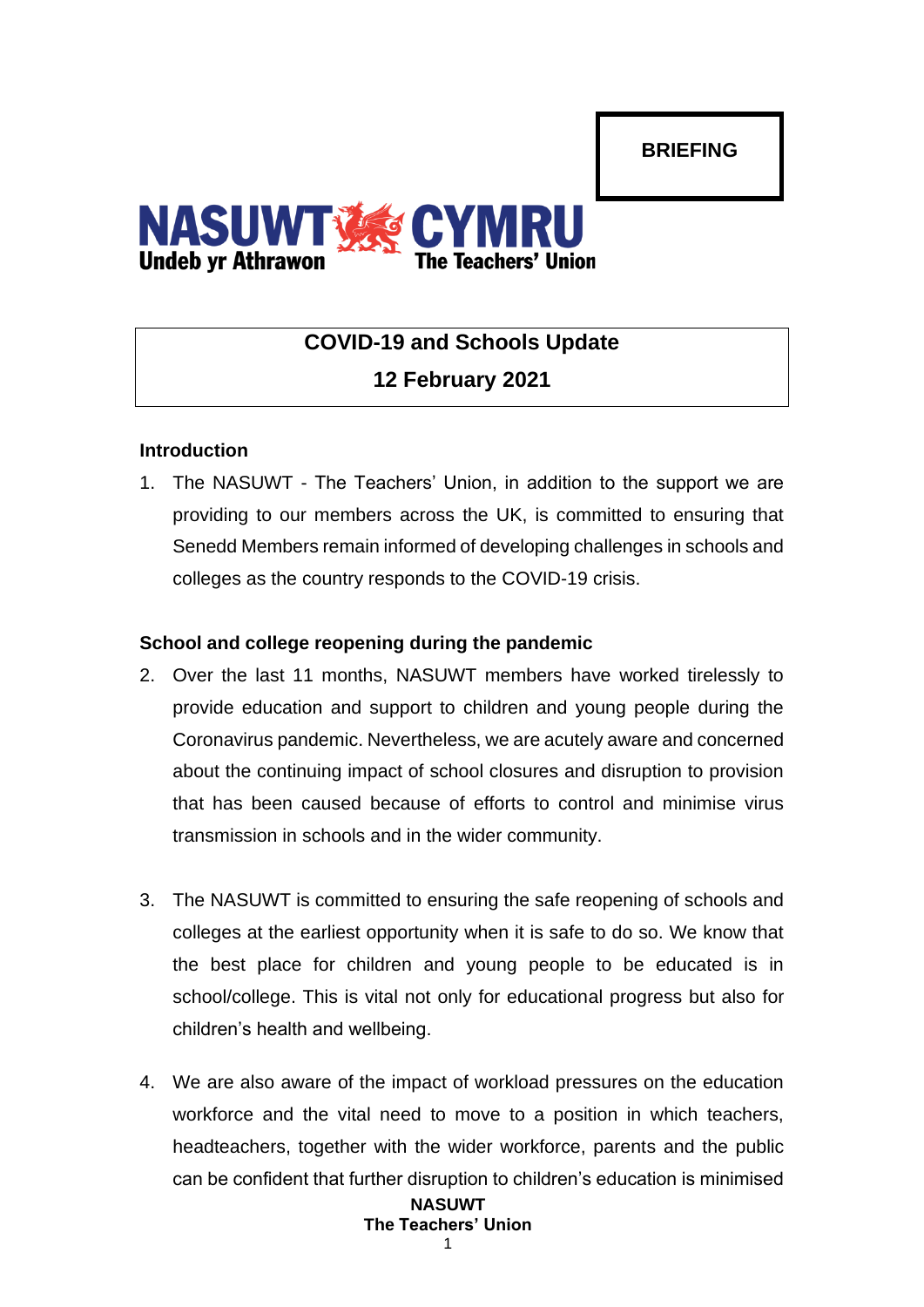and where the further widespread closure of education provision can be avoided. We believe that the safety of the workforce and pupils must continue to remain paramount.

- 5. We recognise that from 22 February schools will begin opening for Foundation Phase learners but we would be grateful for the opportunity to meet with you and your officials to discuss our priorities for the wider safe reopening of schools and colleges. Whilst we welcome a number of commitments you have made to date, we also believe that securing the wider reopening of all provision will require a clear and shared understanding of what is expected, rigorous and consistent application of measures to ensure safe return to face to face teaching and learning, and a credible plan that garners the confidence of the workforce, parents and the general public. We believe that this can only be achieved where there is continued effort to work constructively with the NASUWT and other education workforce representatives and employers to ensure that the requisite conditions and assurances are established to effect the safe and sustainable reopening of schools and colleges as national restrictions are lifted.
- 6. Our priorities for the safe full reopening of schools and colleges focus on the need for clarity of expectation, consistency of application and measures to secure the confidence of the workforce, parents and the public. Taken together, we believe that the following measures will enable the safe and sustainable reopening of schools and colleges when national restrictions are lifted.
- 7. We believe the Government must now:
	- (i) Demonstrate that decisions are led by the scientific evidence and advice
		- Provide evidence of significant and sustained reductions to the R rate – nationally, regionally and locally. Wider reopening must be managed and safe to those in schools and should not compromise wider public health.

#### **NASUWT The Teachers' Union**  $\mathcal{L}$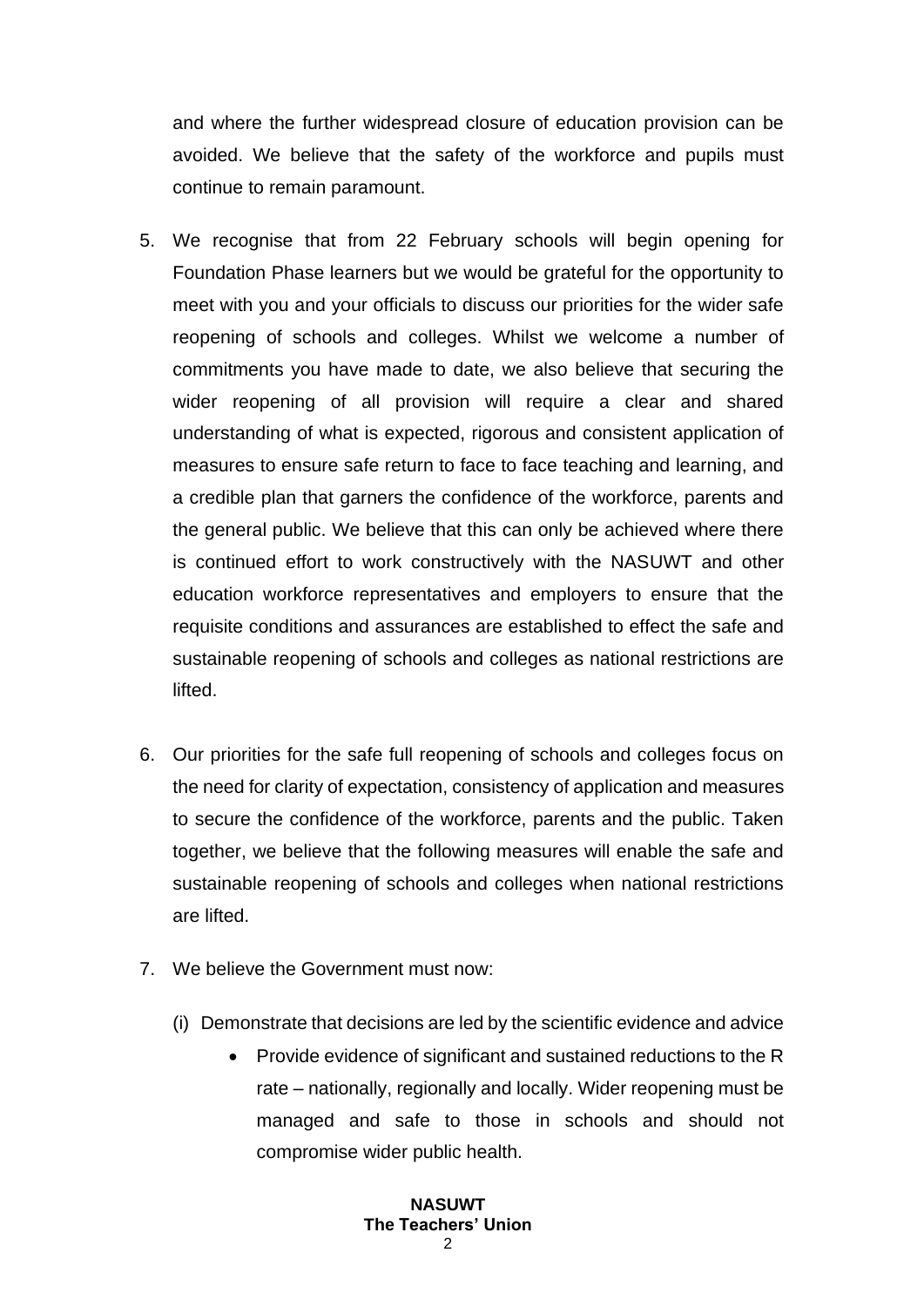- Publish conclusive scientific evidence on the risks of in-school virus transmission.
- Provide transparency regarding data sharing on COVID transmission rates amongst pupils and staff at individual school/college level and at local authority/area level.
- (ii) Ensure effective and consistent action against the spread of the virus
	- Give good notice to enable schools to prepare to reopen fully. There must be no last-minute decisions and no surprises, and all guidance should be published in good time.
	- Implement a staggered plan for reopening to give time for local and national public health teams to monitor the impacts of reopening in a cautious and measured way and to reduce the risk of a further surge in community-level virus transmission.
	- Put in place measures to ensure the readiness and compliance of schools/colleges for reopening, including stronger advice on essential safety measures.
	- Ensure that schools/colleges are given sufficient time to undertake the essential implementation of COVID-safety training of staff during normal working time to ensure the effective and consistent implementation of risk control measures.
	- Provide additional funding to meet the additional COVID-safety costs incurred by schools and colleges (including for cleaning, materials and additional staffing) and to ensure that safety measures remain paramount at all times. NASUWT The Teachers' Union School and college reopening during the pandemic (continued overleaf)
- (iii) Ensure the same protections for teachers and support staff as for workers in other occupations
	- Publish further national guidance, jointly developed with school and college workforce representatives, taking into account any

#### **NASUWT The Teachers' Union**  $\mathbf{c}$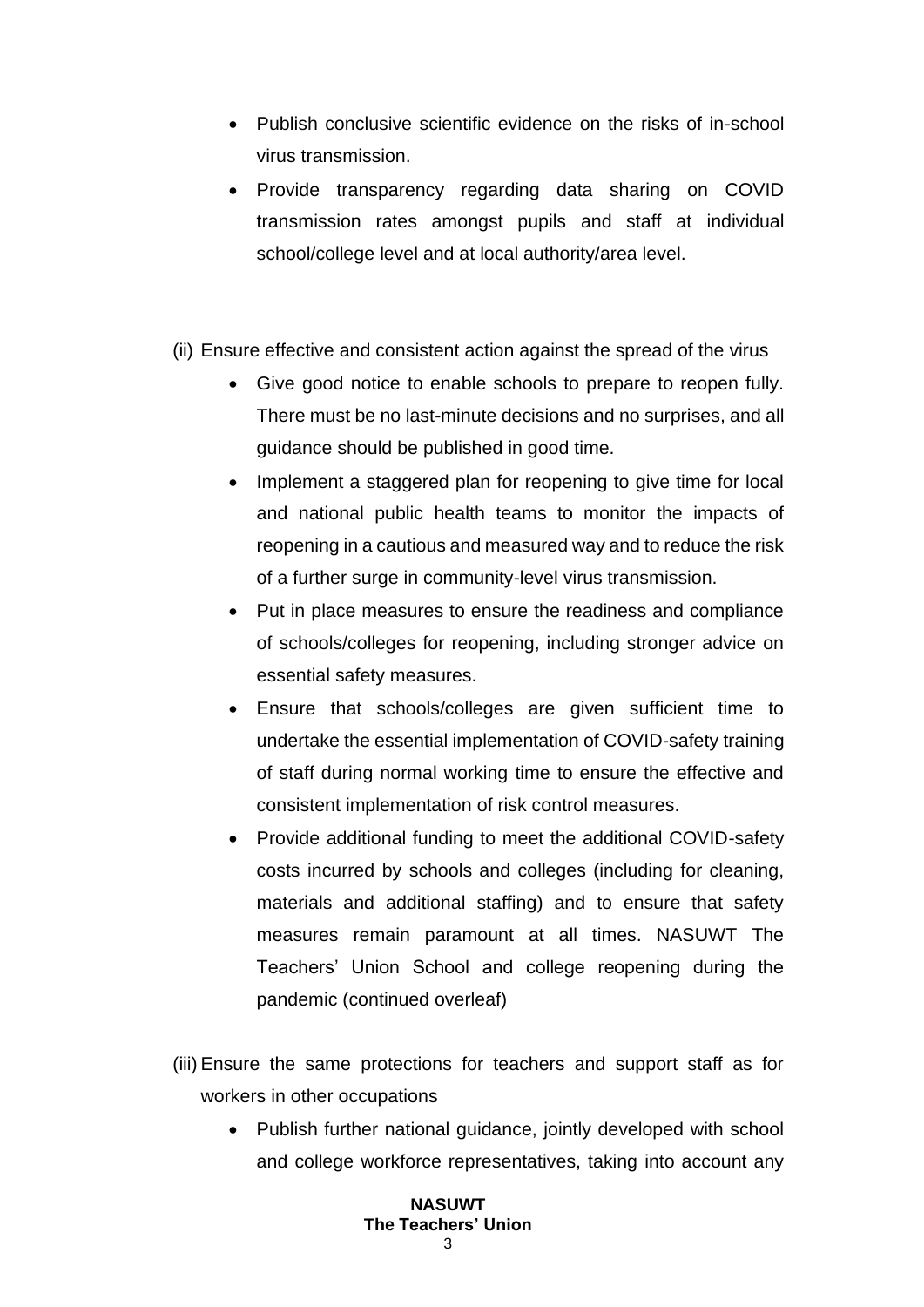planned phasing for the return of pupils and providing clarity over the teaching and learning activities that will be undertaken.

- Put in place clear, accessible and responsive systems to enable teachers and parents to report to an appropriate independent body their concerns over COVID-safety.
- Provide for effective inspection and enforcement arrangements to address non-compliance with Government guidance.
- Ensure that clinically extremely vulnerable staff continue to stay at home, pending any further changes to general shielding guidance.

(iv)Ensure effective controls are in place to minimise the spread and impact of COVID-19

- Ensure stronger adherence with essential non-pharmaceutical interventions (such as handwashing, cleaning, and two-metre social distancing between adults).
- In view of uncertainty around new variants, put in place stronger mitigations and control measures, such as: ventilation monitoring; enhanced use of face coverings in schools by adults in all settings and by secondary age pupils; optional use of face coverings by pupils in primary schools; two-metre social distancing between secondary age pupils; and use of rotas or other measures to limit occupancy levels, provide enhanced physical distancing and prevent overcrowding.
- Ensure stringent adherence to essential mitigations (such as social distancing, face masks) to ensure that homeschool/college transport is COVID-secure.
- Establish effective and competent mass asymptomatic testing arrangements for staff and pupils, in addition to maintaining an effective test and trace system.
- Give priority access to COVID-19 vaccines for teachers and education staff, phasing the roll-out of vaccinations in settings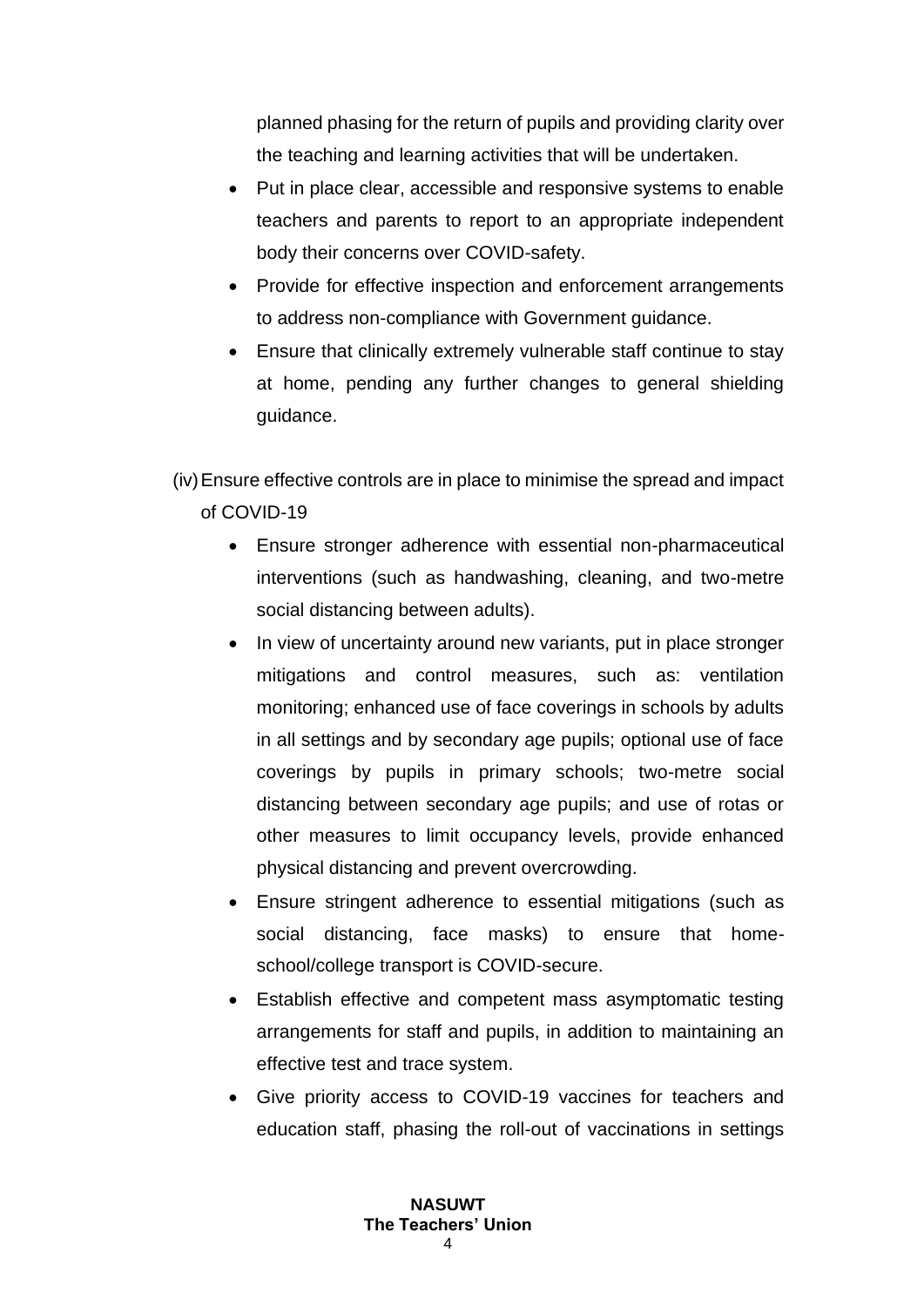that are the first to open fully, and to reduce the risk of further school/college closures when schools reopen fully.

(v) Ensure that appropriate risk assessments and controls are in place

- Require schools and colleges to update their risk assessments prior to wider reopening, in consultation with the workforce and trade unions.
- Build confidence for return by requiring the publication of school/college risk assessments and control measures on school/college websites.
- For vulnerable teachers and those in higher risk groups (such as pregnant and BAME staff) or with underlying health conditions, provide a clear and well-publicised right to individual risk assessments that appropriately reflect the risks for these groups.

The NASUWT remains committed to working with the Government and MSs in the interests of children and young people and the workforce who continue to support their education, wellbeing and progress.

Dr Patrick Roach General Secretary [nasuwt@mail.nasuwt.org.uk](mailto:nasuwt@mail.nasuwt.org.uk) [www.nasuwt.org.uk](http://www.nasuwt.org.uk/)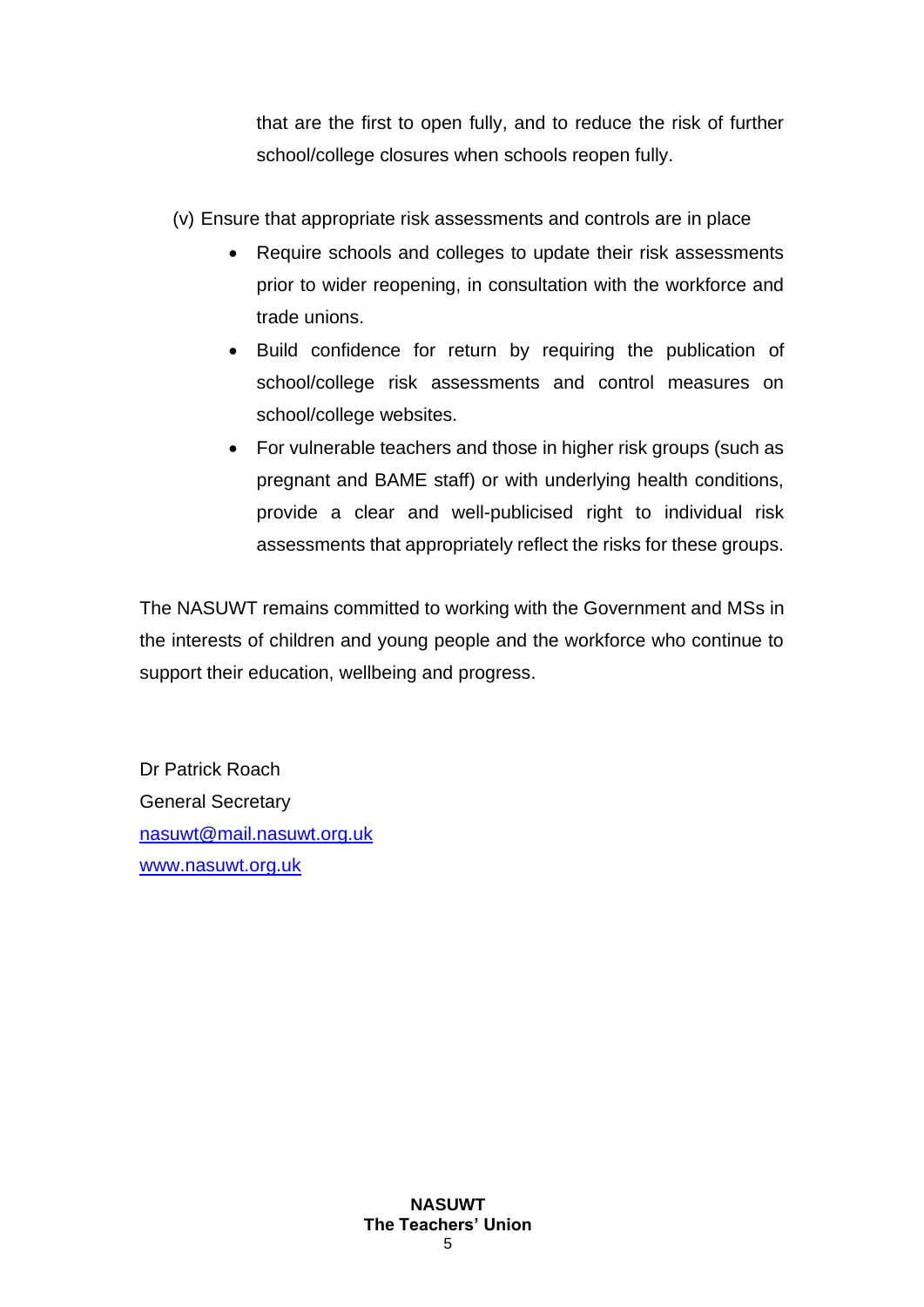### **Ail agor ysgolion a cholegau yn ystod y pandemig COVID-19**

- 2. Dros yr 11 mis diwethaf, mae aelodau NASUWT wedi bod yn gweithio'n ddiflino i ddarparu addysg a chefnogaeth i blant a phobl ifanc yn ystod pandemig y Coronafeirws. Serch hynny, rydym yn hynod o ymwybodol a phryderus am effaith barhaus y cau ysgolion a'r tarfu ar y ddarpariaeth addysg sydd wedi digwydd oherwydd yr ymdrech i reoli a lleihau trosglwyddiad y firws mewn ysgolion ac yn y gymuned ehangach.
- 3. Mae NASUWT wedi ei ymrwymo i sicrhau bod ysgolion a cholegau'n gallu ail agor gynted ag y bo modd, pan fydd hi'n ddiogel iddynt wneud hynny. Gwyddom mai'r lle gorau i addysgu plant a phobl ifanc yw mewn ysgolion a cholegau. Mae hyn yn hanfodol, nid yn unig er mwyn datblygiad addysgiadol y plant ond hefyd er budd eu hiechyd a'u lles.
- 4. Rydym yn ymwybodol hefyd o'r effaith a gaiff y pwysau gwaith ar y gweithlu addysg a'r angen hanfodol i symud i sefyllfa lle gall yr athrawon, y prifathrawon, ynghyd â'r gweithlu ehangach, y rhieni a'r cyhoedd deimlo'n hyderus bod unrhyw darfu pellach ar addysg y plant wedi ei gadw i lefel mor isel ag sy'n bosib a lle gellir osgoi unrhyw achosion pellach o gau'r ddarpariaeth addysg ar raddfa eang. Hyderwn y byddwch yn cytuno bod yn rhaid parhau i roi'r pwyslais mwyaf o hyd ar ddiogelwch y gweithlu a'r disgyblion.
- **NASUWT** 5. Rydym yn cydnabod y bydd ysgolion yn dechrau agor i ddysgwyr yn y Cyfnod Sylfaen o 22 Chwefror, ond byddem yn ddiolchgar am gyfle i gwrdd â chi a'ch swyddogion i drafod ein blaenoriaethau ar gyfer ail agor ysgolion a cholegau'n ehangach ac yn ddiogel. Er ein bod yn croesawu nifer o'r ymrwymiadau yr ydych wedi eu gwneud hyd yn hyn i sicrhau bod modd ail agor yr holl ddarpariaeth yn ehangach, credwn y bydd angen cydddealltwriaeth glir o'r hyn a ddisgwylir, gweithrediad trwyadl a chadarn y trefnau i sicrhau dychweliad diogel i ddysgu ac addysgu wyneb yn wyneb, a chynllun credadwy sy'n ennyn hyder y gweithlu, y rhieni a'r cyhoedd. Yn ein barn ni, yr unig ffordd o gyflawni hynny yw drwy i bawb wneud ymdrech barhaus i weithio mewn ffordd adeiladol gyda NASUWT a chynrychiolwyr

## **The Teachers' Union**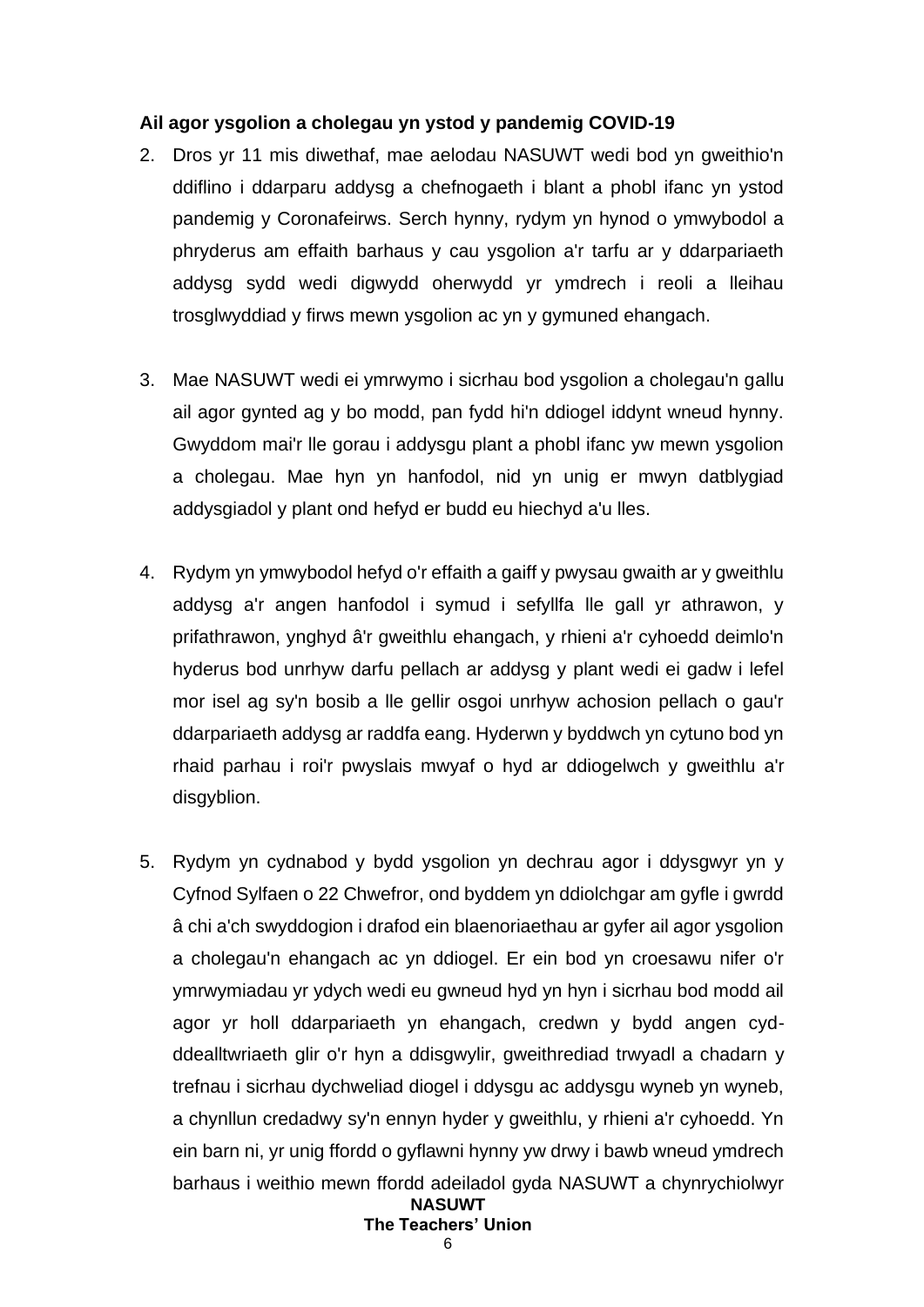eraill y gweithlu addysg a'r cyflogwyr i sicrhau bod yr amodau a'r sicrwydd angenrheidiol yn eu lle i alluogi i ysgolion a cholegau ail agor yn ddiogel ac yn gynaliadwy pan ddaw'r cyfyngiadau clo lleol i ben.

- 6. Mae ein blaenoriaethau ar gyfer ail agor ysgolion a cholegau'n llawn ac yn ddiogel yn canolbwyntio ar yr angen am gael disgwyliadau eglur, gweithredu cyson a mesurau i sicrhau hyder y gweithlu, y rhieni a'r cyhoedd. O ystyried y rhain ar y cyd, credwn y bydd y mesurau a ganlyn yn galluogi i ysgolion a cholegau ail agor yn ddiogel ac yn gynaliadwy pan ddaw'r cyfyngiadau clo lleol i ben.
- 7. Dyma'r camau y mae'n rhaid i'r Llywodraeth eu cymryd:
	- (i) Dangos bod penderfyniadau wedi'u tywys gan y dystiolaeth wyddonol a'r cyngor gwyddonol
		- Darparu tystiolaeth o ostyngiadau sylweddol a pharhaus yn y gyfradd 'R' – ar lefelau lleol, rhanbarthol a cenedlaethol. Mae'n rhaid rheoli'r broses o ail agor yn ehangach a'i gwneud hi'n ddiogel i'r rheiny sydd mewn ysgolion ac ni ddylai gyfaddawdu iechyd y cyhoedd ehangach.
		- Cyhoeddi tystiolaeth wyddonol ddigonol sy'n dangos y risgiau o drosglwyddo'r firws yn yr ysgol.
		- Sicrhau gonestrwydd agored wrth rannu data am gyfraddau trosglwyddiad y firws ymhlith disgyblion a staff fesul ysgol/coleg a fesul ardal/awdurdod lleol.
	- (ii) Sicrhau bod camau effeithiol a chyson yn cael eu cymryd yn erbyn lledaenu'r firws
		- Rhoi rhybudd digonol i alluogi ysgolion i baratoi ar gyfer ail agor yn llawn. Ni ddylid gwneud unrhyw benderfyniadau funud olaf neu ddatblygiadau annisgwyl, a dylid cyhoeddi pob canllaw mewn da bryd.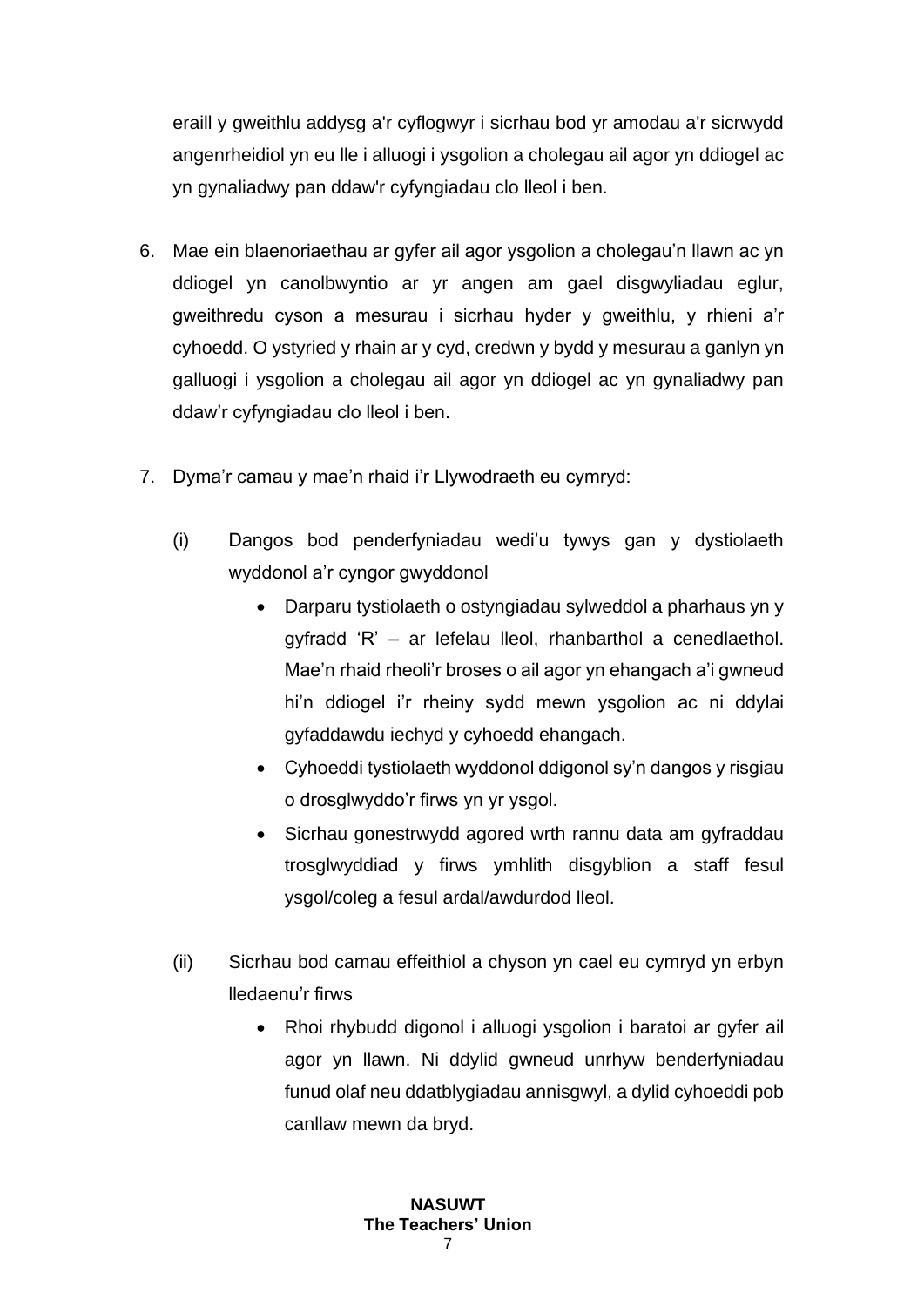- Gweithredu cynllun ar gyfer ail agor yn raddol er mwyn caniatáu amser i dimau iechyd cyhoeddus ar lefelau lleol a chenedlaethol fonitro effeithiau ail agor mewn ffordd ofalus a phwyllog ac i ostwng y perygl o ymchwydd pellach yng nghyfraddau trosglwyddiad y firws yn y gymuned.
- Rhoi trefnau ar waith i sicrhau bod vsgolion/colegau yn barod ac yn cadw at y gofynion ar gyfer ail agor, gan gynnwys cyngor cryfach ar drefnau diogelu hanfodol.
- Sicrhau bod ysgolion/colegau yn derbyn digon o amser i gynnal hyfforddiant diogelwch rhag COVID-19 hanfodol i'w staff yn ystod oriau gwaith arferol er mwyn sicrhau bod trefnau rheoli risgiau'n cael eu gweithredu'n effeithiol ac yn gyson.
- Darparu arian ychwanegol ar gyfer y costau ychwanegol y mae'n rhaid i ysgolion a cholegau eu talu er mwyn diogelu rhag COVID-19 (gan gynnwys costau glanhau, prynu defnyddiau a staffio ychwanegol) ac i sicrhau bod y trefnau diogelu'n parhau'n hollbwysig bob amser. Ail agor ysgolion a cholegau yn ystod y pandemig COVID-19 (parhad drosodd) NASUWT CYMRU Undeb yr Athrawon The Teachers' Union
- (iii) Sicrhau yr un diogelwch i athrawon a staff cymorth ag y mae gweithwyr yn ei gael mewn galwedigaethau eraill
	- Cyhoeddi rhagor o ganllawiau cenedlaethol, a ddatblygir ar y cyd â chynrychiolwyr y gweithlu mewn ysgolion a cholegau, gan roi ystyriaeth i unrhyw ddychweliad disgyblion graddol sydd wedi ei gynllunio a sicrhau bod gan bobl ddealltwriaeth hollol eglur am y gweithgareddau dysgu ac addysgu a fydd yn cael eu gwneud.
	- Rhoi systemau ar waith sy'n glir, yn hygyrch ac yn ymatebol er mwyn sicrhau bod athrawon a rhieni'n gallu rhoi gwybod am eu pryderon ynglyn â diogelwch rhag COVID-19 i gorff annibynnol priodol.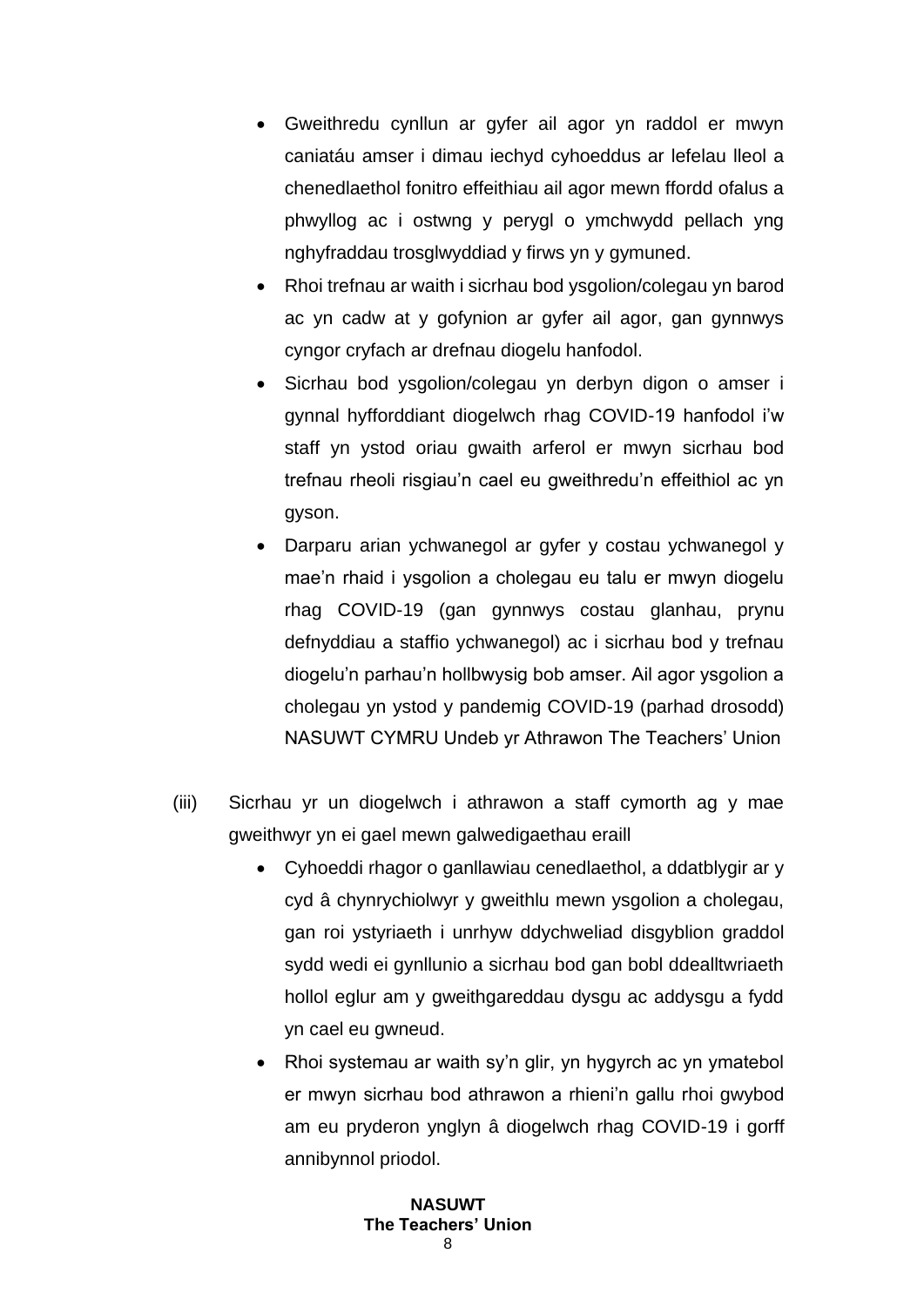- Sicrhau bod modd gwneud trefniadau arolygu a gorfodi effeithiol i ymdrin ag achosion o ddiffyg cydymffurfio â chanllawiau'r llywodraethau.
- Sicrhau bod aelodau o'r staff sy'n eithriadol agored i niwed yn glinigol yn parhau i aros gartref, yn dibynnu ar unrhyw newidiadau pellach i'r canllawiau cyffredinol ar warchod.
- (iv) Sicrhau bod trefnau rheoli effeithiol ar waith i leihau'r risg o ledaenu'r firws a'i effaith
	- Sicrhau yr ymlynir yn gryfach at ymyriadau anfferyllol hanfodol (megis golchi dwylo, glanhau, a chadw pellter cymdeithasol o 2 fetr rhwng oedolion).
	- O ystyried yr holl ansicrwydd am yr amrywiolion newydd, rhoi trefnau cryfach yn eu lle i reoli a lleihau risgiau, megis: monitro awyriad; gwell defnydd o orchuddion wyneb mewn ysgolion gan oedolion ymhob lleoliad addysgol a gan ddisgyblion uwchradd; defnydd dewisol o orchuddion wyneb gan ddisgyblion mewn ysgolion cynradd; cadw pellter cymdeithasol o 2 fetr rhwng disgyblion uwchradd; a defnyddio rotâu neu fesurau eraill i gyfyngu ar lefelau defnydd, i sicrhau bod pellter corfforol yn cael ei gadw'n well ac i rwystro gormod o bobl rhag hel mewn un lle.
	- Sicrhau y cedwir at y trefniadau lliniaru yn llym iawn (megis cadw pellter cymdeithasol, gwisgo masgiau wyneb) er mwyn sicrhau bod cludiant rhwng y cartref a'r ysgol/coleg yn ddiogel rhag COVID-19.
	- Sefydlu trefniadau effeithiol a digonol ar gyfer profi'r holl staff a'r holl ddisgyblion nad ydynt yn dangos symptomau, yn ogystal â chynnal system brofi ac olrhain sy'n effeithiol.
	- Rhoi blaenoriaeth i athrawon a gweithwyr addysg wrth gynnig y brechlynnau rhag y coronafeirws, gan drefnu hyn fel bod y lleoliadau addysgol sy'n agor yn llawn gyntaf yn cael y cynnig